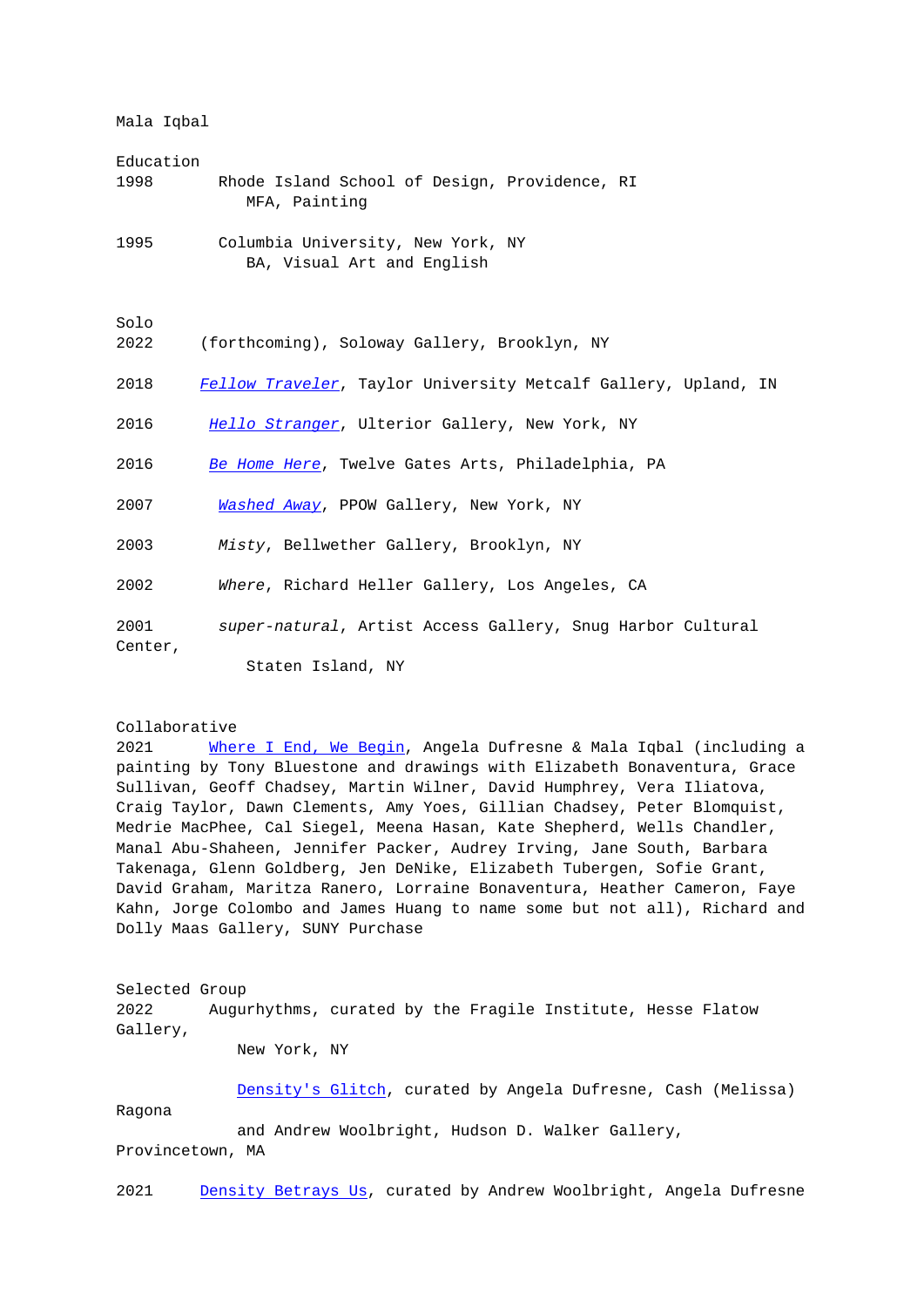and Melissa Ragona, The Hole, New York, NY

- 2020 The Animist Cookbook, conceived by Nitin Mukul, Sunview Luncheonette, Brooklyn, NY
- 2018 Daddy's Books, curated by Lauren Faigeles and Caitlin MacBride, [Far Rockaway, NY](http://www.thesunview.org/animist-cookbook/)

The Nose, George Gallery, Brooklyn, NY

2015 Sheherzade's Gift, curated by Jaishri Abichandani, Local Project,

[Long Islan](https://www.george-gallery.com/upcoming-2)d City, NY

[Interventions](http://localproject.org/2015/08/sheherzades-gift-exhibition-sept-3rd/) II, organized by Isidro Blasco, 257 State

Street,

Hudson, NY

 [pallets & palates:](https://www.facebook.com/IsidroBlascoStudio) placing taste, sound and sight, Asian Art Initiative, Philadelphia, PA

Group show, Center of Art Bridge, Beijing, China

- 2014 A Bomb with a Ribbon Around It, curated by Raul Zamudio, Queens Museum, New York Queer Fellows: a side seldom seen curated by Hunter O'Hanian, Hudson D. Walker Gallery, Fine Arts Work Center,
- Provincetown, MA

BMB,

2012 Fact | Fission, curated by Nitin Mukul, Aicon Gallery, New York, NY

The Female Gaze: Women Artists Making Their World, Pennsylvani[a](http://www.aicongallery.com/exhibitions/2012-12-06_fact-fission/)

Academy of the Fine Arts (PAFA), Philadelphia, PA

 Permanent Collection, curated by Edward del Rosario and Jordin Isip,

Nancy Margolis Gallery, New York, NY

2010 Vivid[, curated by Janet](http://nancymargolisgallery.com/?p=5648#more-5648) Phelps, Schroeder Romero & Shredder, New York, NY

A Place of Their Own, curated by Sharmistha Ray, Gallery Mumbai, India

 [Malleable Memory](http://www.gallerybmb.com/exhibition/A_PLACE_OF_THEIR_OWN/index.html), curated by Nitin Mukul, Aicon Gallery, New York, NY

 A Wild Gander, curated by Baseera Khan, BRIC Rotunda Gallery, Brooklyn, NY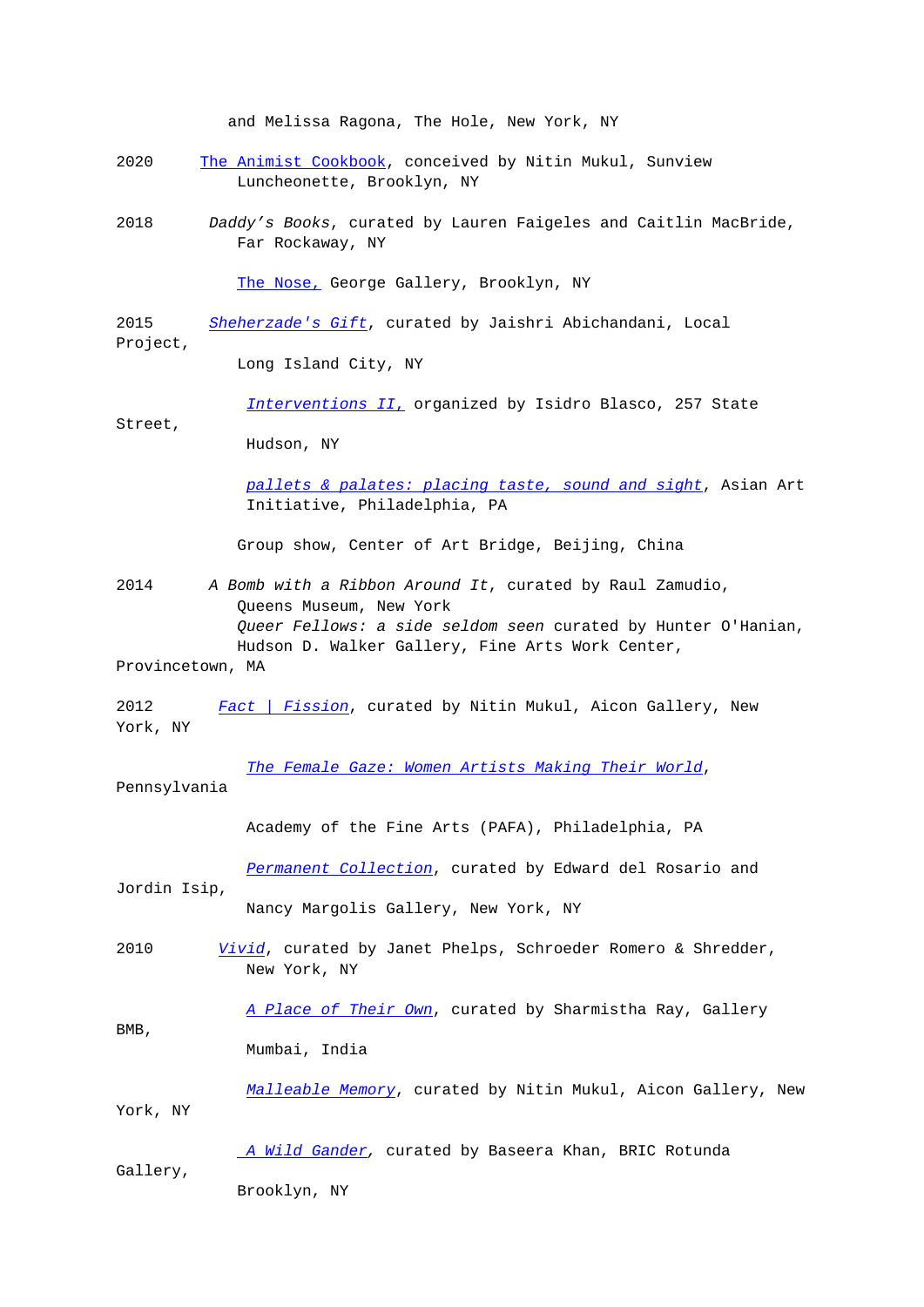2009 The Map is not the Territory, DUMBO Art Under the Bridge Festival,

Brooklyn, NY

Speaking in Tonques, Nature Morte, Berlin, Germany

 Imaginary Home, Anderson Ranch Arts Center, Snowmass Village, CO

2008 Fire Walkers, Stefan Stux Gallery, New York, NY

2007 Group show, Nature Morte, New Dehli, India

 The Devotee Exhausts the Forces of Activity (Young, Female, South Asian), Gallery Barry Keldoulis, Sydney, Australia

- 2006 Deluge, Bucheon Gallery, San Francisco, CA
- 2005 The Most Splendid Apocalypse, curated by Jason Murison, P.P.O.W. Gallery, New York, NY

Green to Green and Beyond, Gallery W 52, New York, NY

Fatal Love: South Asian American Art Now, Queens Museum of

Art, NY

traveling

2004 NextNext Visual Art 2004, curated by Dan Cameron, [Brooklyn Academy of Music \(BAM\), NY](http://www.queensmuseum.org/1730/fatal-love-south-asian-american-art-now) 

The Sixth Annual Altoids® Curiously Strong Collection,

 exhibition, The New Museum of Contemporary Art, New York, NY [Open House: Working in Brooklyn](http://archive.newmuseum.org/index.php/Detail/Occurrence/Show/occurrence_id/420), curated by Charlotta Kotik and Tumelo Mosaka, Brooklyn Museum of Art, NY

Hello Chelsea[, Bellwether Galler](http://www.brooklynmuseum.org/exhibitions/open_house/)y, New York, NY

2003 Through Customs, curated by Shamim Momin and Raina Lampkins- Fielder, Bose Pacia Gallery, New York, NY

 Better Homes & Gardens, Zoller Gallery, Pennsylvania State University, PA

 Out of Place: Mala Iqbal, Nicole Henning, Markus Weiss, Staub (g\*fzk!) Galerie für zeitgenössische Kunst, Zurich, Switzerland

## Honors

2021 Residency at MacDowell Colony